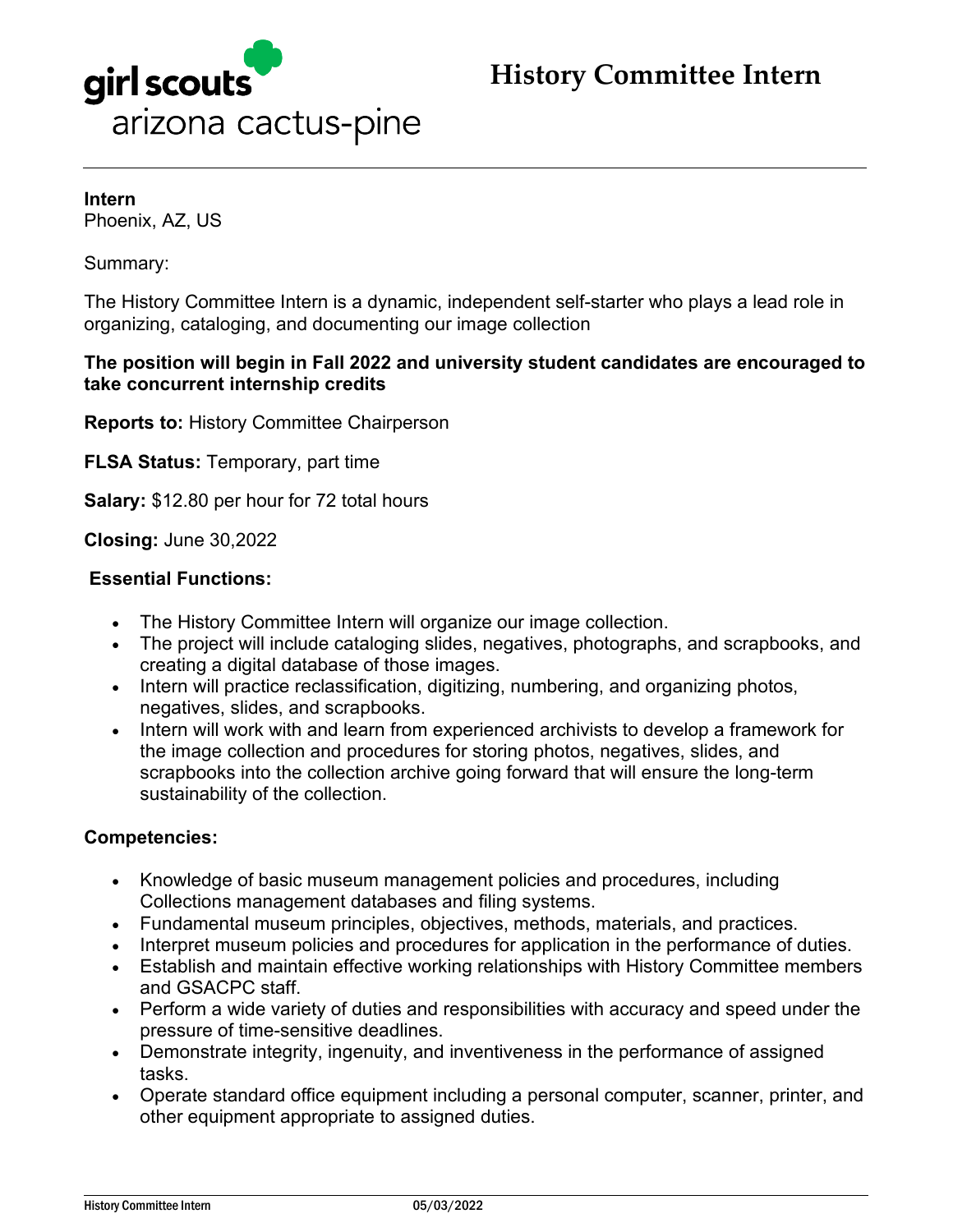## **History Committee Intern**



- Operate personal computer related software and demonstrate proficiency to prepare documents, databases, spreadsheets, email, etc.
- Communicate effectively both orally and in writing, with excellent English grammar and punctuation skills.
- Basic museum collections functions including, but not limited to, typing, filing, numbering, organizing, and related functions.

#### **Required Education and Experience:**

- High school diploma or GED equivalency; and
- Enrollment in a college or university bachelor's or master's program in museum studies, history, library science, archives, photography arts, or similar program.
- Any equivalent combination of experience and training which provides the knowledge and abilities necessary to perform the work.

### **Additional Eligibility Qualifications:**

- Demonstrate behavior consistent with the core competencies, core values and beliefs of GSUSA and GSACPC.
- Commitment to the aims and purposes of the Girl Scout movement, including the belief in the importance of the volunteer organization in our society.
- Become a member of GSUSA and pass a GSUSA background check.
- Valid AZ driver's license, insurance, access to reliable transportation, and an acceptable driving record
- Provide reference sources.

#### **Physical Demands:**

- Sufficient clarity of speech and hearing or other communication capabilities, with or without reasonable accommodation, which permits the employee to discern verbal instructions, communicate effectively on the telephone and in person, and to hear sounds within the normal range of conversation.
- Sufficient vision or other powers of observation, with or without reasonable accommodation, which permits the employee to comprehend written work instructions and sort and catalog a variety of books, written documents, and text materials.
- Sufficient manual dexterity, with or without reasonable accommodation, which permits the employee to operate standard office equipment and a personal computer.
- Ability to lift a minimum of 30 pounds.

### **To Apply:**

<https://www.girlscoutsaz.org/en/about-our-council/employment-opportunities.html>